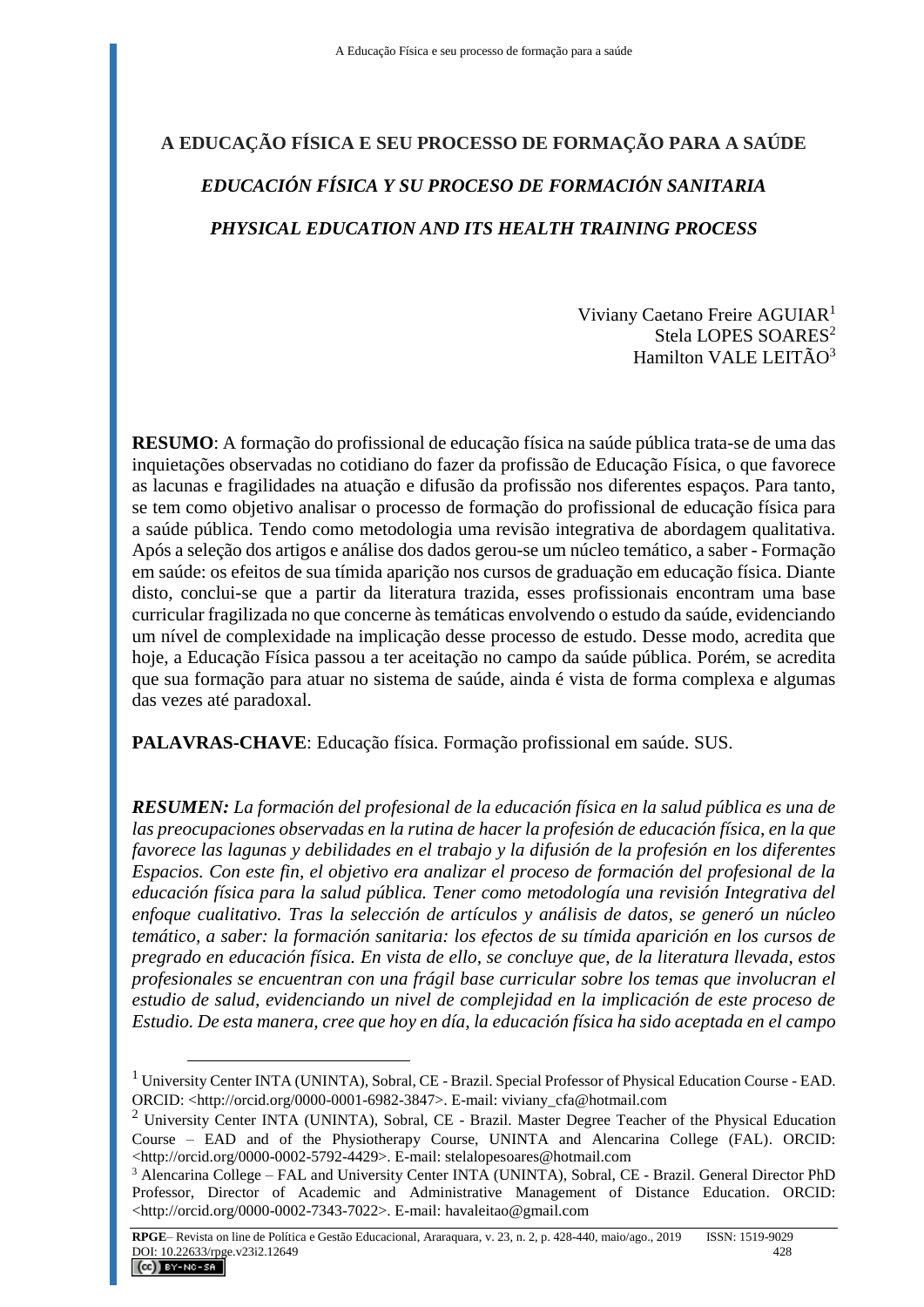*de la salud pública. Sin embargo, todavía se cree que su formación para actuar en el sistema de salud, todavía se ve en una forma compleja y a veces incluso paradójica. Palabras clave: educación física. Formación profesional en salud. Sus.*

*PALABRAS CLAVE: Educación física. Formación profesional en salud. SUS.*

*ABSTRACT: The training of the physical education professional in public health is one of the concerns observed in the routine of doing the physical education profession, in which favors the gaps and weaknesses in the work and dissemination of the profession in the different Spaces. To this end, the objective was to analyze the training process of the physical education professional for public health. Having as methodology an integrative review of qualitative approach. After the selection of articles and data analysis, a thematic nucleus was generated, namely: Health training: The effects of his shy appearance in undergraduate courses in physical education. In view of this, it is concluded that from the literature brought, these professionals find themselves with a fragile curricular basis regarding the themes involving the Health study, evidencing a level of complexity in the implication of this process of Study. In this way, he believes that today, physical education has been accepted in the field of public health. However, it is still believed that its formation to act in the health system, is still seen in a complex and sometimes even paradoxical way.*

*KEYWORDS: Physical Education. Professional training in health. SUS*

# **Introduction**

One of the concerns observed in the daily practice of the Physical Education profession, which favors the gaps and weaknesses in the performance and diffusion of the profession in the different spaces, is the formation of the professional of Physical Education in Public Health.

The Physical Education of its origin in the Brazilian context was closely linked to the military institutions and to the medical class. In the 1930s, in Brazil, within a world historical and political context, the army became the main institution to lead a movement in favor of the "ideal" of Physical Education that was mixed with patriotic objectives and military preparation. The eugenic discourse soon gave way to hygienic and disease prevention objectives. These can be worked within an educational context (PCN, 1997).

In this way, it can be observed that Physical Education, from its origin to the present, is marked by great influences ranging from practices, militarists, hygienists, in which the fundamental concern was hygiene and health, even the body culture, which goes far beyond simple body movement. In this way, the social importance of the profession and its historical context are responsible for the conquest of new directions in which they are being increasingly delineated (CHAGAS; GARCIA, 2011).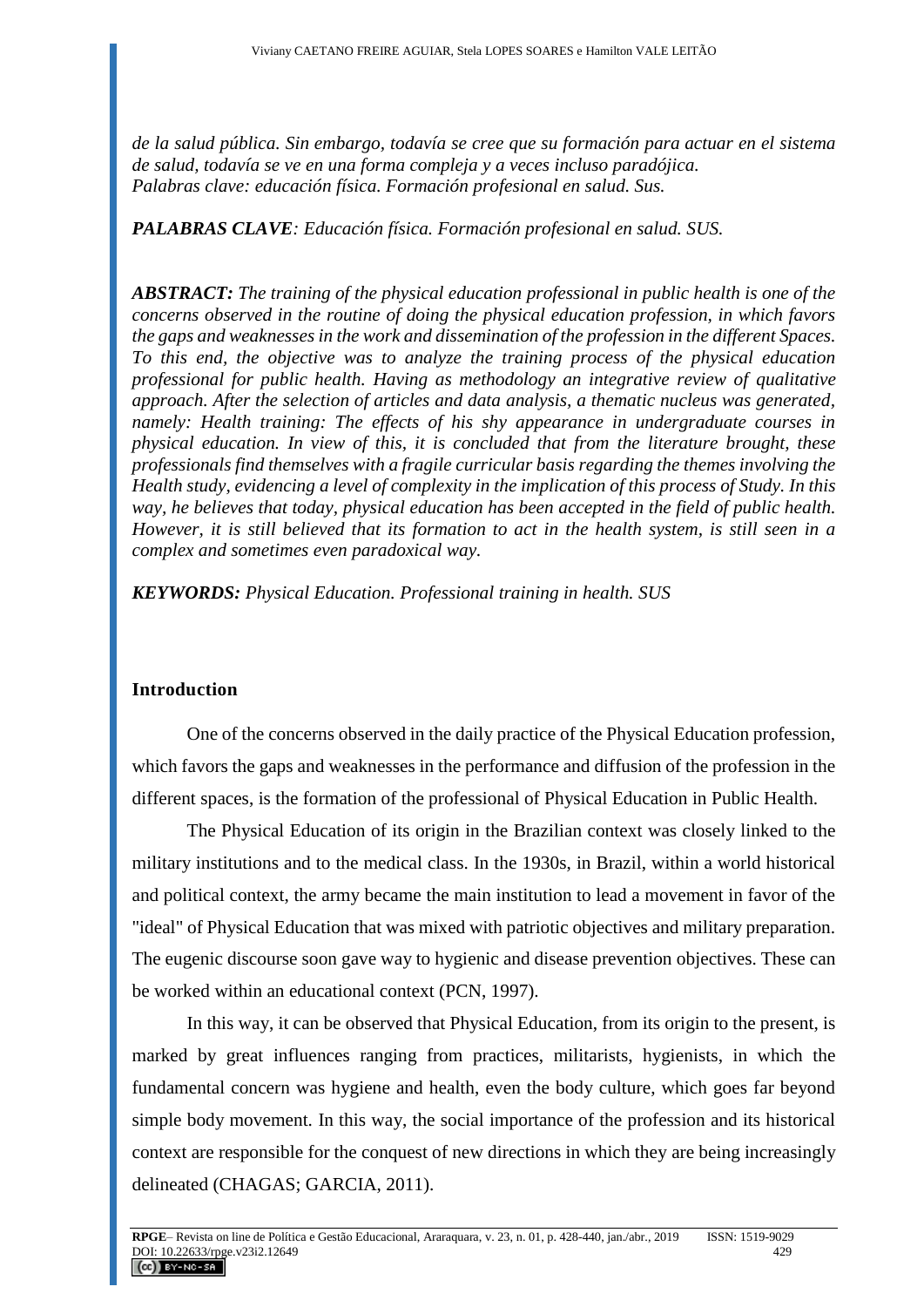In this way, the area of Physical Education today contemplates multiple knowledge produced and enjoyed by society regarding the body and movement. Among them, cultural activities of movement for leisure purposes, expression of feelings, affections and emotions, and with possibilities for promotion, recovery and maintenance of health are considered fundamental (LIMA, 2013).

Until recently, and for a long time, this area was seen only as a curricular discipline presented in Basic Education and/or linked to Sports Training. After a few years, research began to emerge with regard to physical activity. In which it can be verified the importance that its practice can provide in the prevention of noncommunicable diseases, as well as, the problems that the physical inactivity can provoke in the health of the individual.

From these researches, Physical Education came to have acceptance in the field of public health. However, it is believed that the formation of the Physical Education professional, to work in the health system, is still seen in a complex and sometimes even paradoxical way.

According to Benedetti *et al.* (2014), the health sector requires a comprehensive education, with wider knowledge and skills and different possibilities of interventions at institutional, community and political levels, considering the principles of the Unified Health System (SUS, Portuguese initials) and this is not yet the reality of the initial formation of Physical Education teachers. Thus, the study aims to analyze the training process of the physical education professional for public health, through an integrative review.

#### **Methodology**

The integrative review includes the analysis of relevant research that supports decision making, enabling the synthesis of the knowledge state of a given subject, and pointing out knowledge gaps that need to be met with new studies.

The steps taken to operationalize the research were: identification of the theme and selection of the research question, search in the literature/establishment of inclusion criteria, categorization of studies, evaluation of studies included in the integrative review.

Having as guiding question: how is the scientific production on Physical Education and its process of training for health in our country?

For the identification of the object of study in the literature, electronic bibliographic research was used in the following databases: Latin American and Caribbean Literature in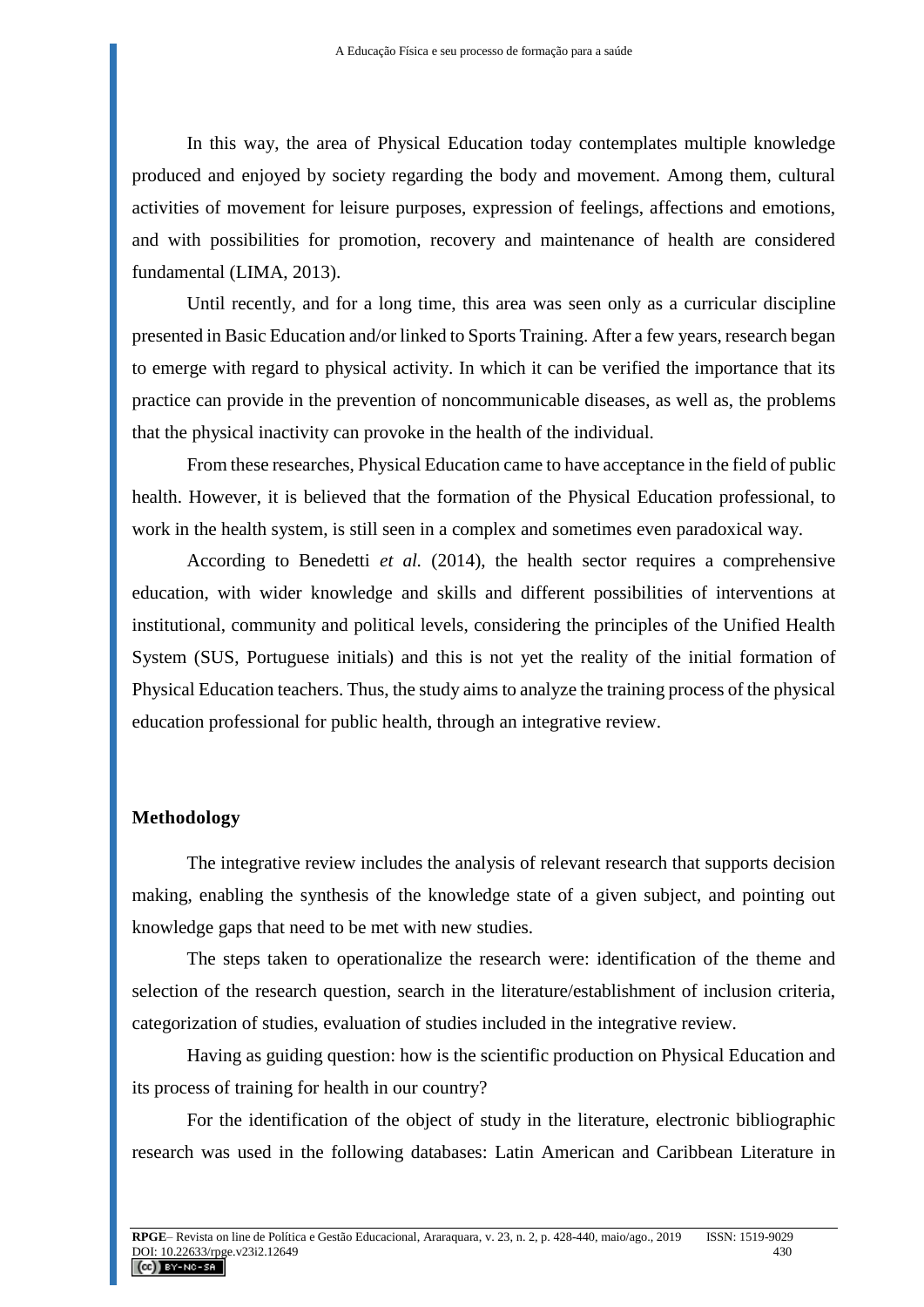Health Sciences (LILACS, Portuguese initials) and Scientific Eletronic Library Online (SCIELO) portal. In that for LILACS the access was via Virtual Health Library (VHL).

The selection of articles was from June 2018 to January 2019, with a search strategy combining three terms (Descriptors in Health Sciences DeCS: physical education, health professional training, and SUS) associated with boolian operators "and" and "or".

The inclusion criteria were articles published in indexed journals in the electronic databases mentioned above, available in full texts, written in Portuguese and discussing the research objective. As an exclusion criterion, productions that were repeated or those that did not provide access to the complete work for further analysis.

In order to select the articles, the following steps were taken: reading the title followed by the abstract, which resulted in the selection of those who could possibly discuss the proposed objective. To organize the data a table was prepared in Microsoft Word software, containing article title, year of publication, objective and considerations.

To analyze the data, a floating reading of the tables was done which in the end generated a thematic nucleus - Health education: the effects of its timid appearance in undergraduate courses in physical education.

Regarding the ethical aspects, it is emphasized that the authorship and referencing rules of the publications used were respected. Since this study is an integrative review of available and existing productions on the subject, it was not necessary to submit to an Ethics and Research Committee.

Filtering through the chosen words, besides the inclusion criteria, was found 100 articles and after reading them thoroughly, there were only 10 articles.

# **Results and discussions**

It is important to highlight the great value of the promotion in studies that enable the analysis and reflections of how the process of formation and insertion of physical education in the health area is found.

Of the 10 articles found that met the objective of the present study, three of them deal with the physical education professional in public health, one presents both the training and performance process, and the others seek to present questions related to the formation of physical education, with emphasis on health education in undergraduate physical education courses. The year of publication ranged from 2010 to 2018.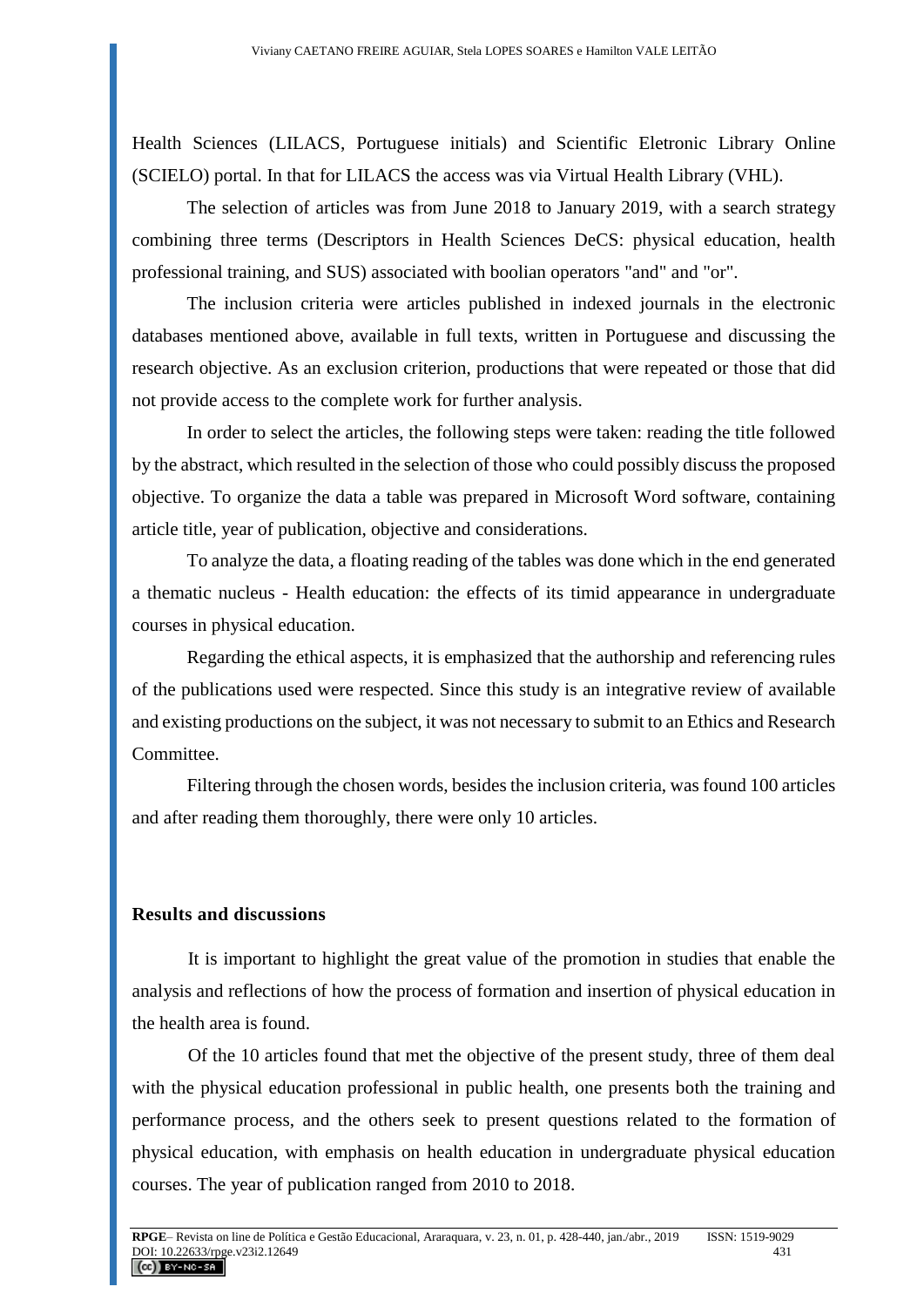From the studies found, there is a mixture of types of study, both from bibliographical researches in which discussions and reflections related to the proposed objective were presented, as well as from field research, with the questionnaires involving the degree of competencies of health promotion among the graduates of the health area courses.

In this sense, a brief summary of the works is presented, the results of the search are expressed in the following table:

| <b>Article title / Year</b><br>of publication                                              | Type of study            | <b>Objectives</b>                                                                                                                                                                                                                        | <b>Considerations</b>                                                                                                                                                                                                                                                                                                                                                                                                      |
|--------------------------------------------------------------------------------------------|--------------------------|------------------------------------------------------------------------------------------------------------------------------------------------------------------------------------------------------------------------------------------|----------------------------------------------------------------------------------------------------------------------------------------------------------------------------------------------------------------------------------------------------------------------------------------------------------------------------------------------------------------------------------------------------------------------------|
| Educação Física e<br>saúde: aproximações<br>com a "clínica<br>ampliada"/2013.              | Essay                    | Relate the aspects of physical<br>education and health to the<br>theoretical-conceptual and<br>methodological framework of<br>the Expanded Clinic.                                                                                       | Thus, it is imperative to retrace<br>paths, approaching professional<br>training and intervention.                                                                                                                                                                                                                                                                                                                         |
| A Saúde Coletiva<br>nos Cursos de<br>Graduação em<br>Educação<br>Física/2010.              | Qualitative              | To help in the understanding<br>of how the teaching of<br>Collective Health is being<br>carried out in undergraduate<br>physical education courses in<br>two important public<br>institutions of education in the<br>state of São Paulo. | It was concluded that within the<br>state universities of São Paulo,<br>USP and Unicamp, the disciplines<br>of the physical education courses<br>studied in this article are not<br>enough to offer dense training in<br>Collective Health.                                                                                                                                                                                |
| Educação Física na<br>saúde pública:<br>Revisão<br>Sistemática/2015.                       | Bibliographical<br>Study | To propose a reflection on<br>the Brazilian academic<br>production between the years<br>2000 and 2012, in the theme<br>Physical Education in Public<br>Health.                                                                           | The insertion of the Physical<br>Education teacher has shown signs<br>of a timid amplification of the<br>formalized performance through<br>public competition, which is a<br>challenge and it will only be<br>possible from the demonstration<br>that this professional has the<br>necessary and legitimate capacity<br>and conditions for the challenge of<br>(re)construction of the Brazilian<br>Unified Health System. |
| A formação do<br>profissional de<br>Educação Física e o<br>Sistema Único de<br>Saúde/2017. | Qualitative              | To identify the knowledge of<br>the students of Physical<br>Education of a Higher<br><b>Education Institution of</b><br>Santa Catarina about the<br>performance of this<br>professional in the Basic                                     | The higher education of health<br>courses, and in the case of this<br>study of Physical Education, must<br>direct the students to better<br>understand this scenario of<br>practice, in order to qualify their<br>training and the work of this<br>future professional.                                                                                                                                                    |

**Table 1** – Articles presentation accordingly identification, type of study, objectives and considerations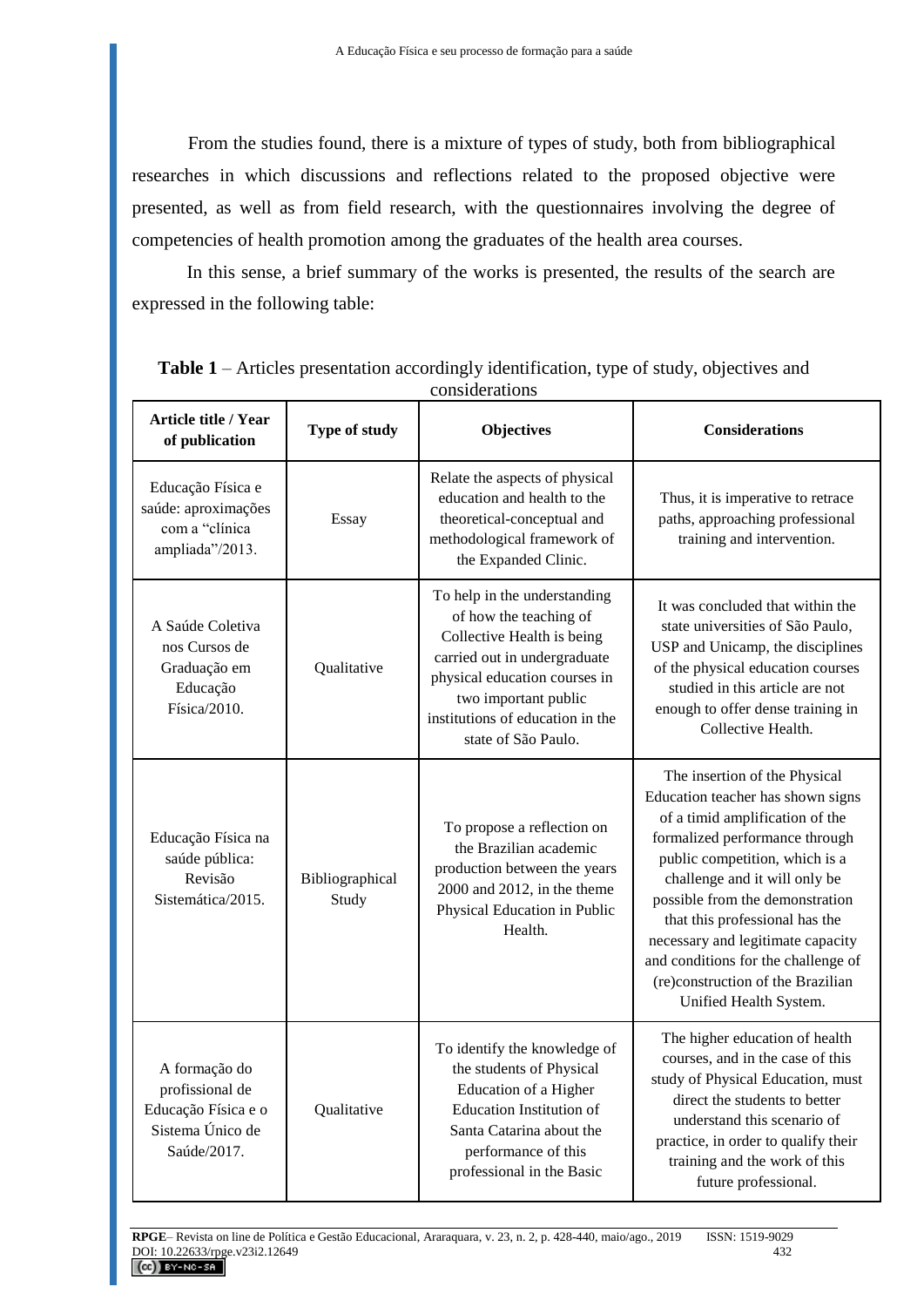|                                                                                                                                                                                                       |                                                 | Attention of the Unified<br>Health System.                                                                                                                                                                                                                                                                                  |                                                                                                                                                                                                                                                                                                                                                                                            |
|-------------------------------------------------------------------------------------------------------------------------------------------------------------------------------------------------------|-------------------------------------------------|-----------------------------------------------------------------------------------------------------------------------------------------------------------------------------------------------------------------------------------------------------------------------------------------------------------------------------|--------------------------------------------------------------------------------------------------------------------------------------------------------------------------------------------------------------------------------------------------------------------------------------------------------------------------------------------------------------------------------------------|
| Formação em<br>Educação Física:<br>experiências de<br>integração ensino-<br>serviço na atenção<br>básica em<br>saúde/2016.                                                                            | Qualitative                                     | To problematize on the<br>formation in health, starting<br>from the experiences of a<br>group of Physical Education<br>students in the PET-Saúde<br>USP Capital.                                                                                                                                                            | The pedagogical practice of<br>teaching-service integration in<br>PET-Saúde is a potent ingredient<br>and it is strategic for the training<br>of future professionals who, at<br>least, need to have a choice of<br>socio-historical and political<br>context in health, in order to be<br>better placed in the national<br>context in consonance with SUS.                                |
| Formação e<br>intervenção<br>profissional em<br>saúde pública:<br>percepções de<br>profissionais de<br>educação<br>física/2017.                                                                       | Exploratory                                     | To analyze the perceptions<br>of Physical Education<br>professionals about the<br>training processes and their<br>reflexes in the performance<br>of public health services in<br>Goiânia/GO.                                                                                                                                | <b>Physical Education Professionals</b><br>perceived and pointed out<br>weaknesses in university<br>education when related to<br>professional performance,<br>especially for not problematizing<br>work in the perspective of Public<br>Health.                                                                                                                                            |
| Competências para<br>promoção da saúde<br>em formandos dos<br>cursos da área da<br>saúde/2017.                                                                                                        | Observational,<br>transversal e<br>quantitative | To evaluate the degree of<br>health promotion<br>competencies among the<br>graduates of health courses.                                                                                                                                                                                                                     | The study converged to the<br>development, shortly after<br>graduation, of the competencies to<br>carry out health promotion<br>activities.                                                                                                                                                                                                                                                |
| Políticas de<br>formação em<br>educação física e<br>saúde coletiva/2012.                                                                                                                              | Essay                                           | To analyze the processes of<br>composition and articulation<br>between teaching, service<br>and community with a view<br>to establishing a network of<br>knowledge and practices that<br>respond to the challenges of<br>health education committed<br>to the defense and<br>consolidation of the Unified<br>Health System. | The academic experiences in Pró-<br>Saúde and PET-Saúde and the<br>professional performance in ESF<br>and Nasf may be interesting to<br>reorient health actions.                                                                                                                                                                                                                           |
| Atuação do<br>profissional de<br>Educação Física no<br>Sistema Único de<br>Saúde: uma análise a<br>partir da Política<br>Nacional de<br>Promoção da Saúde<br>e das Diretrizes do<br>Núcleo de Apoio à | Bibliographical<br>Study                        | To analyze and discuss the<br>performance of the physical<br>education professional in<br>SUS under the perspective of<br>promoting health as "a<br>process of empowering the<br>community to improve their<br>quality of life".                                                                                            | The proposal of the physical<br>education professional in the SUS<br>through the NASF was elaborated<br>based on the principles of the<br>National Health Promotion Policy<br>(PNPS), based on corporal<br>practices and physical activity axis<br>(PCAF). Basic Care as the main<br>focus of action, seeking the<br>consolidation and qualification of<br>the ESF as an organizing center |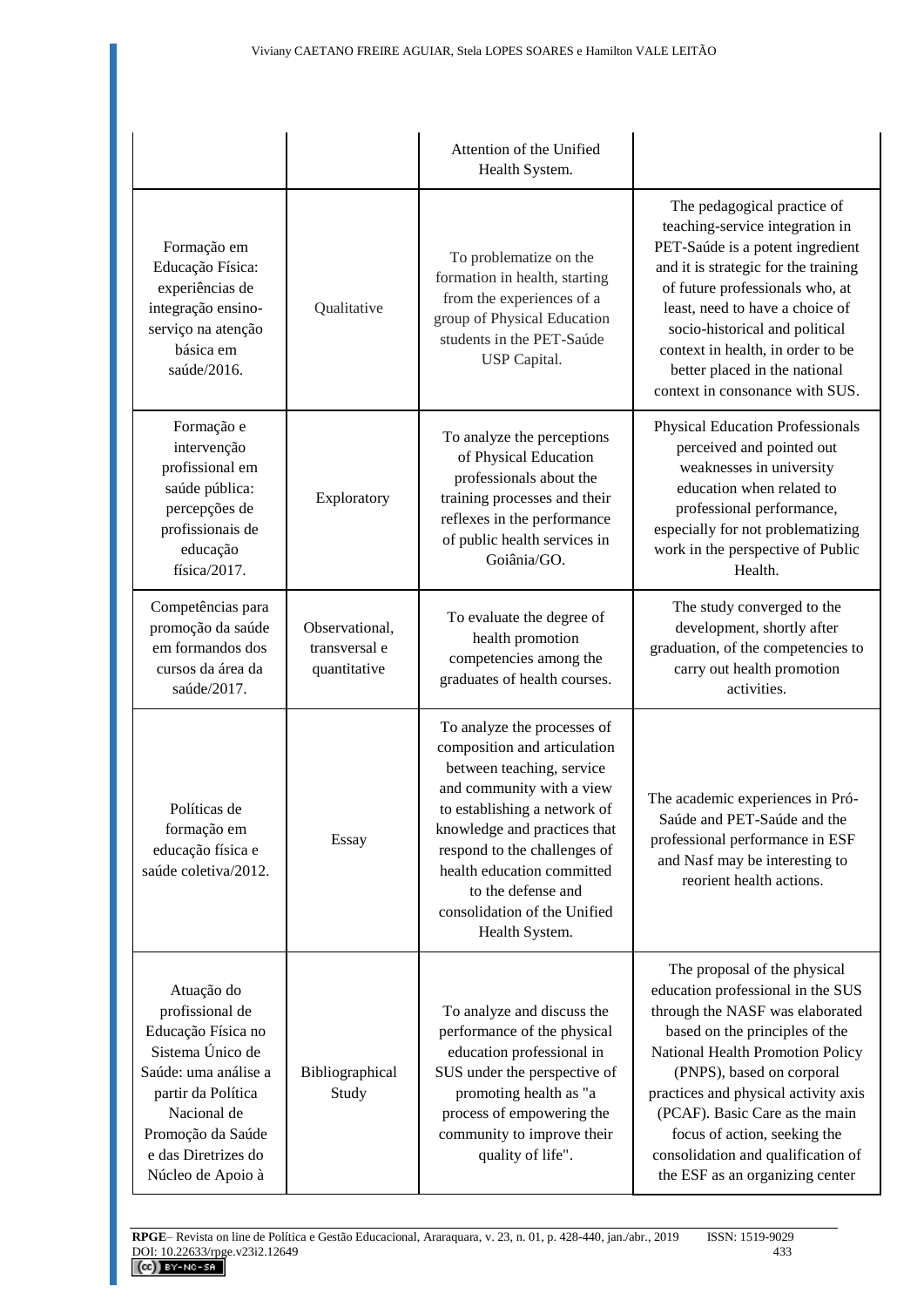| Saúde da Família -<br>NASF/2012.                                                                       |                                 |                                                                                                                                                       | for health care networks in the<br>SUS.                                                                                                                                                                                                                                                                                                      |
|--------------------------------------------------------------------------------------------------------|---------------------------------|-------------------------------------------------------------------------------------------------------------------------------------------------------|----------------------------------------------------------------------------------------------------------------------------------------------------------------------------------------------------------------------------------------------------------------------------------------------------------------------------------------------|
| A atuação da<br>educação física no<br>âmbito da saúde<br>pública - Uma<br>revisão<br>sistemática/2015. | <b>Bibliographical</b><br>Study | To show the importance of the<br>insertion of the professional of<br>physical education in the<br>actions developed in the scope<br>of public health. | In view of the multiple functions that<br>this professional must perform in<br>public health, the Physical Education<br>professional needs continuous<br>training, so that he acquires the<br>necessary knowledge to develop a<br>better action, capable of contributing<br>to the improvement of the quality of<br>the assisted population. |

Source: Own authorship. 2019.

# **Formation in Health: the effects of its timid appearance in undergraduate courses in physical education**

Physical education in recent years has evidenced possibilities for expanding knowledge in the field of health. The curricular guidelines anticipate that the entry of the course may be responsible for the promotion, prevention and protection of individuals' health. For this, it is necessary that the courses can offer a theoretical base in a way that substantiates the quality of training of these professionals.

According to Freitas (2013), transformations require theoretical and practical knowledge to guide professional work, based on SUS principles; a health concept that contemplates the complexity of the field; effective approximation between teaching and service; and respond to the health needs of the population.

The graduation in health, of which physical education is a part and example, does not prioritize the integration between teaching and work, nor is focused on a theoretical-conceptual and methodological training that enhances competencies for integrality, including addressing the health needs of the population and the development of the health system (FREITAS, 2013).

It is necessary that a theoretical-methodological reference be able to organize and plan health work so that physical education is evaluated and re-significated.

Studies on SUS and Collective Health occupy a place of little prestige in the curriculum. The increasing demand for professionals able to work in the SUS did not made for an effective interdisciplinary training focused on health needs (PASQUIM, 2010).

Care in vocational training for health work is paramount for a reorientation of the health system. In view of this, the need to qualify both in the academy and in the field of action of health professionals as a strategy against the changes that occur in the health sector.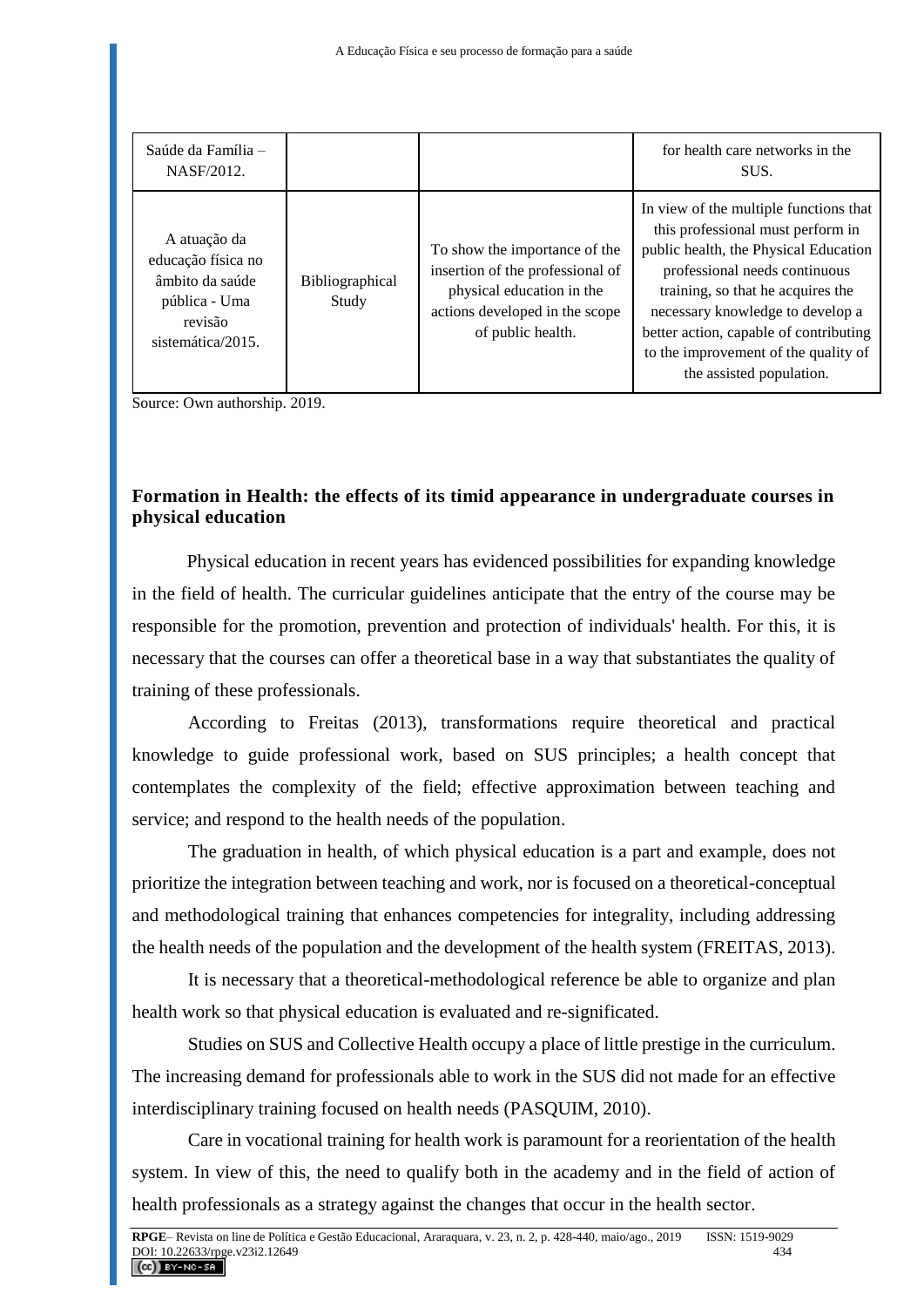Pasquim (2010) states that the objective of approaching public health / collective health requires that Physical Education think about two major problems to be faced: the breakdown of the hegemony installed and strengthened by the scientific production and by the performance of Physical Education professionals; the reorientation of the process of academic formation, historically little concerned with the consideration of the global determinants of human life, intervening factors of the health-disease process, and even less with the public health system.

These reflections have been significant for the debate about the relationship between Physical Education and health, since these works have contributed to broaden the focus, demonstrating that the simple organic effect of physical activity is insufficient to promote health when one thinks in the social determinations of the health-disease process (PASQUIM, 2010).

In this perspective, the higher education of the health courses, more specifically of physical education, which is the focus of this study, requires a greater direction for the student, with a view to a better understanding of the practice scenario in order to better qualify their training and the work of this future professional.

According to a survey carried out in Manske's study (2017), it was noticed that the investigated students said little or nothing about the SUS and the structures that organize its operation, which indicates, from excerpts from its lines, that they would not know how to act in this professional space. This finding reverberates not only in an inadequacy of professional training for this field, but also, and above all, corroborates that the functioning of the principles guiding the SUS are disqualified, implying greater difficulties in advancement in Brazilian Public Health by newly graduated professionals.

Although there are many weaknesses in the training process, professional and university training measures are happening in order to meet the demand and especially the SUS principles. It can be mentioned that the indicatives of this process are PET-Saúde and Multiprofessional Residences, in addition, another possibility of action that can be pointed out is the internship of living in SUS, the program VER-SUS, in which academics make an immersion, although short, in this universe that can act in the future..

Although still limited to a small number of students and institutions, PET-Saúde, on the other hand, is a potential strategy to respond to the proposals of the Ministry of Health regarding SUS and, on the other hand, facing the impasses of distance between university and society. It is a recent initiative and has effectively opened and expanded relations and dialogues with the SUS, especially during training, as it is a critical period in the student's life (PRADO, 2016).

It can be glimpsed that there is still a timid insertion of students and professionals of physical education in the Unified Health System, mainly compared to the other areas of health.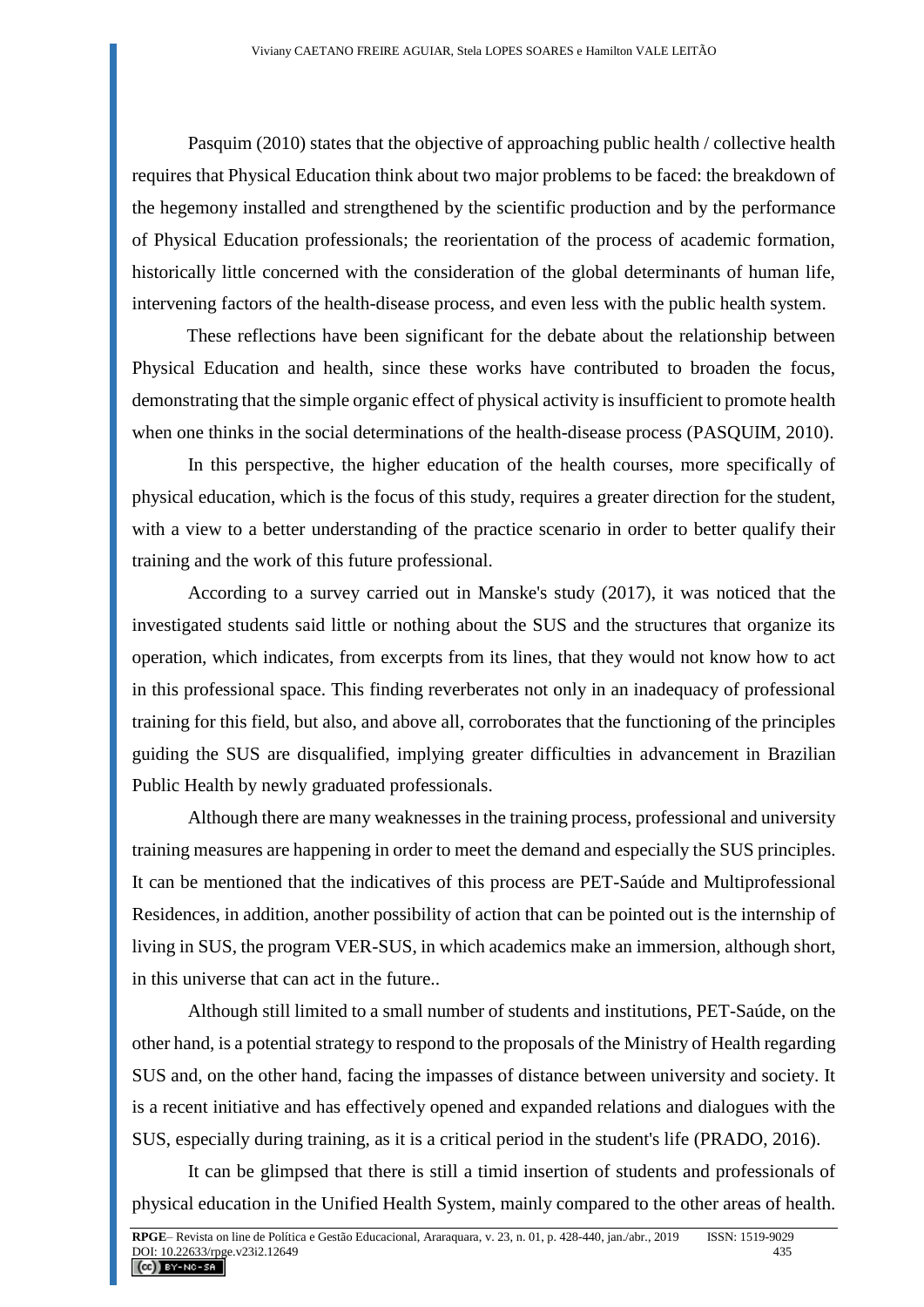However, interests in studies and research by researchers can be observed in participating subjects in the field of Public and Collective Health and its intervention guided by the principles of the SUS, letting you understand that this area has much to be conquered and worked in the training process.

### **Knowledge synthesis**

Studies on physical education and health have increased in recent years. Researchers and research groups are increasingly interested in studying about this area of activity.

From the research in this scenario, some fragilities are evident. In order for physical education to be strengthened in the context of public health, it is necessary for undergraduate courses to understand and value the need to address the area in curricular subjects.

The analysis of all the articles allowed us to perceive the existence of a confrontation of difficulties that can be visualized in some levels of complexity. The basic attention considers the work of the professional of physical education very important allied to the ESF and NASF, in view of being great responsible in the prevention and promotion of the health through the practice of the physical activity in the groups and communities, but in the vision of managers and other professionals , physical education is still limited to interventions in public health, since they believe that this area is totally geared towards biological and physiological discourse, that is, still far from the biomedical discourse.

Regarding health education, there was a timid appearance of the curricular subjects with greater directions to collective health, public health or even the Unified Health System, which, according to the studies, results in a rather fragmented public health basis in undergraduate courses.

It has been identified in some studies that today programs like PET and Residency have appeared within the training, however their insertion is still little seen in the majority of the universities that offer the course.

Knowledge of the profile of future Physical Education professionals in the health area can reveal issues related to their identification with work and preparation for working in health services, as well as contributing to the improvement of both services and training institutions.

It is important to highlight that the basis for the organization of the training process, as well as the analysis and evaluation of the curriculum, requires the determination of this professional profile. Therefore, it is fundamental that the training institutions can present a work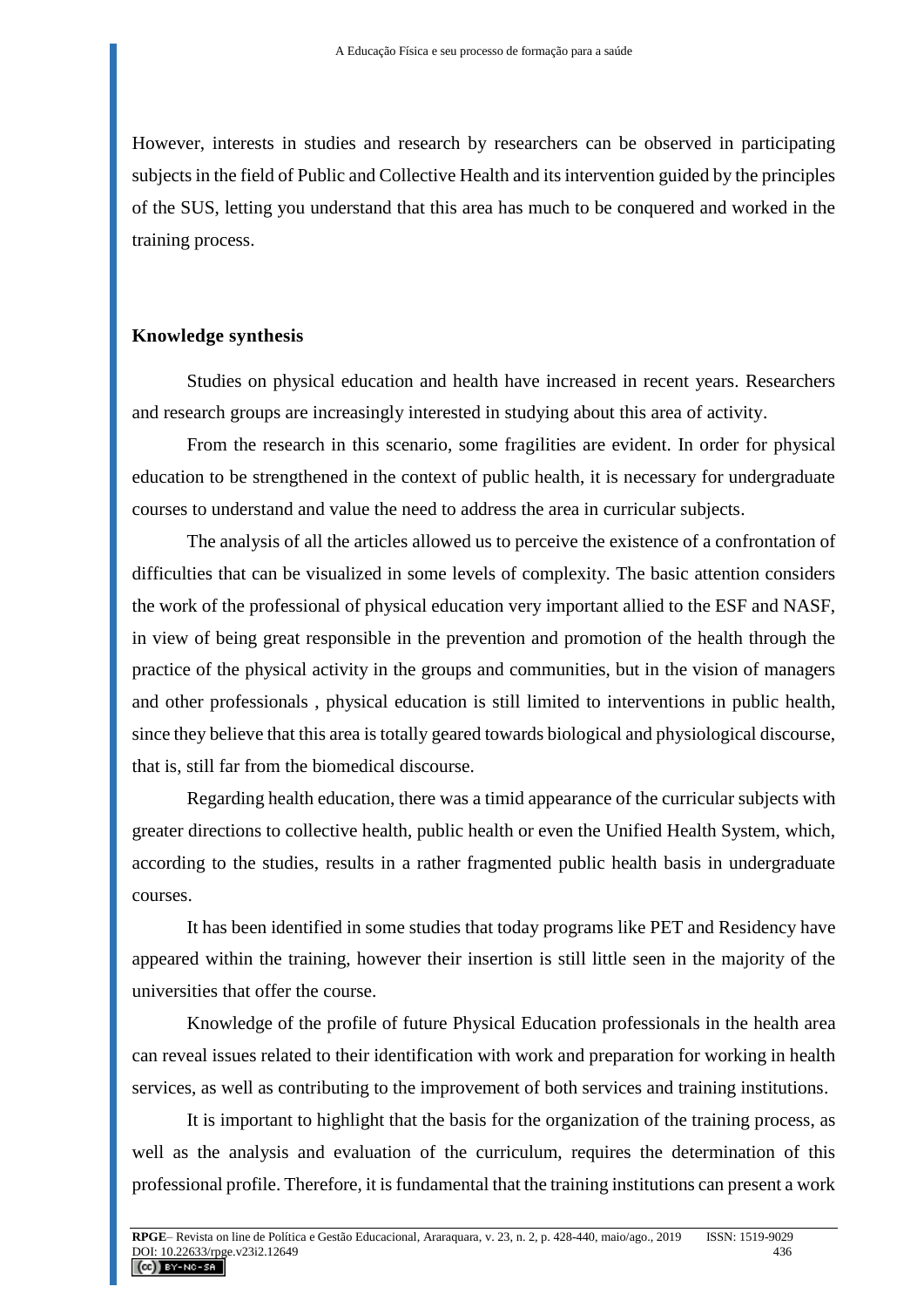of development and permanent restructuring of the professional profiles and careers under their responsibility.

In view of this, the interface between training and professional performance must be closer and closer, so that they can contribute mutually to achieving the common goal of making health work reality closer to the SUS principles.

When this study was initially idealized there was interest in studying the theme Physical Education and Training for health. The original idea goes to the study of current possibilities of Physical Education formation.

Given the findings, we believe that it is necessary to discuss curriculum and teaching at the University for student training, with emphasis on disciplines and projects that focus on health conceptions.

## **Final considerations**

Concerns about the object of study that led to the deepening of the thematic, having as a method the integrative revision, allowed to contribute to demonstrate how the physical education professional's training paths in public health are. It was perceived from the literature that these professionals have a weak curriculum basis regarding the subjects involving the study of health, evidencing a level of complexity in the implication of this study process.

The training of the health professional, in our case, that of the professional of Physical Education is guided by the Pedagogical Projects of the Courses, however it is essential that what was planned happens so that the objectives outlined are achieved. The curricula, in addition to aligning the guiding proposals for health education, should also meet the academic community's aspirations, since it is they who (re) construct the training courses in Brazil.

The literature analyzed contributed to understand the perception of the physical education professional in the face of the initial formation influences and of the work in the locus of professional performance in Public Health service, bringing reflections on the influences of these processes in the professional performance.

In this way, we can see some counterpoints regarding the organization of activities of the Physical Education professional in this field of action, especially regarding the initial and continuing training focused on this area.

Faced with this, higher education institutions need to present a greater base in the disciplines that work the study of public health, public policies of multiprofessional work,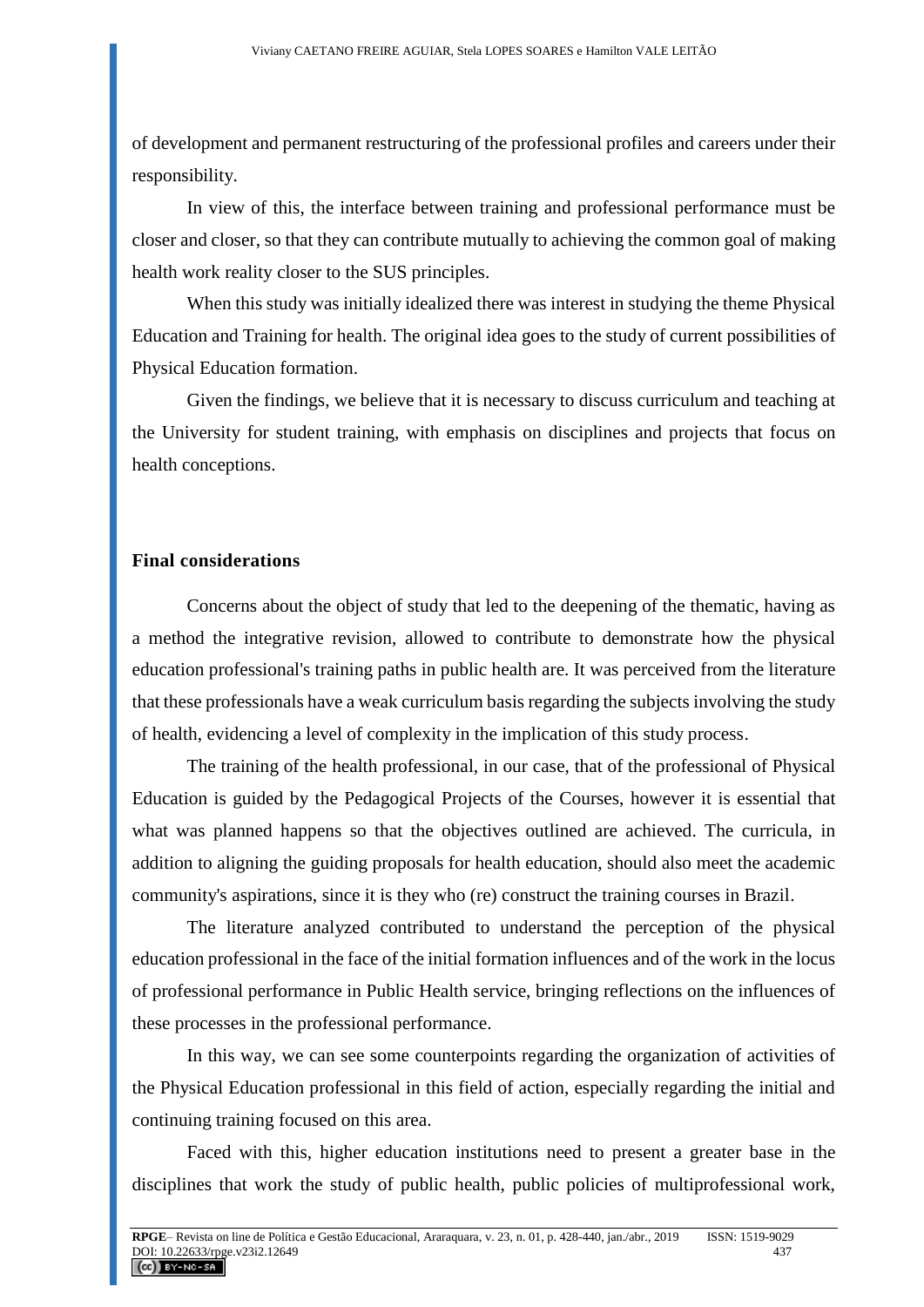health promotion policies, collective health, with a view to integrating the greatest possible knowledge to the graduates who can future come to work in this field.

# **REFERENCES**

BENEDETTI, Tânia R. Bertoldo *et al*. **A formação do profissional de Educação Física para o setor saúde.** Florianópolis: Postmix, 2014. 146 p.

BRASIL. **Parâmetros curriculares nacionais:** Educação física / Secretaria de Educação Fundamental. – Brasília: MEC/SEF, 1997.

DA SILVA, Jordan Medeiros; JÚNIOR, José Maurício de Figueiredo. A atuação da educação física no âmbito da saúde pública - Uma revisão sistemática. **REBES** (Pombal – PB, Brasil), v. 5, n. 1, p. 75-86 jan./mar., 2015 ISSN – 2358-2391. Disponível em: https://www.gvaa.com.br/revista/index.php/REBES/article/view/3208/2703.

DE CARVALHO, Vanessa Lôbo *et al.* Competências para promoção da saúde em formandos dos cursos da área da saúde. **Rev enferm UFPE on line.** Recife, v. 11, n. 8, p. 3269-78, ago. 2017.

FRAGA, Alex Branco; CARVALHO, Yara Maria de; GOMES, Ivan Marcelo. Políticas de formação em educação física e saúde coletiva. **Trab. educ. saúde,** Rio de Janeiro, v. 10, n. 3, p. 367-386, nov. 2012. Disponível em:

http://www.scielo.br/scielo.php?script=sci\_arttext&pid=S1981- 77462012000300002&lng=en&nrm=iso. Acesso em: 09 out. 2018.

FREITAS, Fabiana Fernandes de; CARVALHO, Yara Maria de; MENDES, Valéria Monteiro. Educação física e saúde: aproximações com a "Clínica Ampliada". **Rev. Bras. Ciênc. Esporte [online]**. 2013, vol. 35, n. 3, p. 639-656. ISSN 2179-3255. DOI: http://dx.doi.org/10.1590/S0101-32892013000300009.

LIMA, Rubens Rodrigues. Para compreender a história da educação física. **Educação e Fronteiras**, Dourados, v. 2, n. 5, p. p. 149-159, mar. 2013. Disponível em: http://ojs.ufgd.edu.br/index.php/educacao/article/view/2241/1277. Acesso em: 27 set. 2018.

MANSKE, George Saliba; DE OLIVEIRA, Daniel. A formação do profissional de Educação Física e o sistema único de saúde. **Motrivivência**, Florianópolis, v. 29, n. 52, p. 191-210, set. 2017. ISSN 2175-8042. Disponível em:

https://periodicos.ufsc.br/index.php/motrivivencia/article/view/2175-8042.2017v29n52p191. Acesso em: 09 out. 2018. DOI: [https://doi.org/10.5007/2175-8042.2017v29n52p191.](https://doi.org/10.5007/2175-8042.2017v29n52p191)

NEVES, Ricardo Lira de Rezende; ANTUNES, Priscilla de Cesaro; BAPTISTA, Tadeu João Ribeiro; ASSUMPÇÃO, Luís Otávio Teles. Educação física na saúde pública: revisão sistemática - **R. bras. Ci. e Mov.** v. 23, n. 2 p. 163-177, dez. 2015 Disponível em: [https://portalrevistas.ucb.br/index.php/RBCM/article/view/5197.](https://portalrevistas.ucb.br/index.php/RBCM/article/view/5197) Acesso em: 09 out. 2018. DOI: http://dx.doi.org/10.18511/0103-1716/rbcm.v23n2p163-177.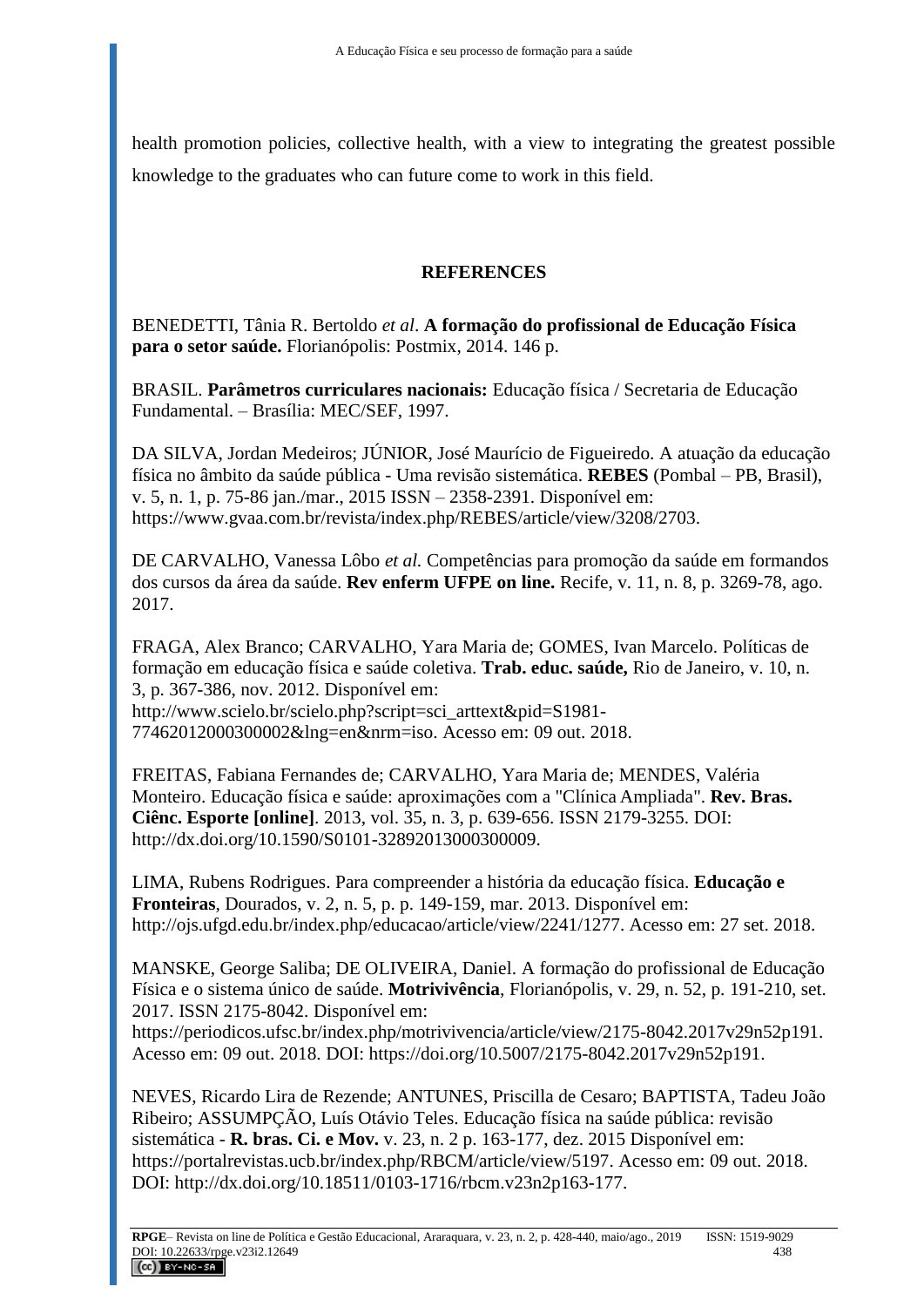NEVES, Ricardo Lira de Rezende; ASSUMPÇÃO, Luis Otávio Teles. Formação e intervenção profissional em saúde pública: percepções de profissionais de educação física. **Movimento (ESEFID/UFRGS)**, Porto Alegre, p. 201-212, mar. 2017. ISSN 1982- 8918. Disponível em: [https://seer.ufrgs.br/Movimento/article/view/65321.](https://seer.ufrgs.br/Movimento/article/view/65321) Acesso em: 09 out. 2018. DOI: [https://doi.org/10.22456/1982-8918.65321.](https://doi.org/10.22456/1982-8918.65321)

PASQUIM, Heitor Martins. A saúde coletiva nos cursos de graduação em Educação Física. **Saúde soc.,** São Paulo, v. 19, n. 1, p. 193-200, mar. 2010. Disponível em: http://www.scielo.br/scielo.php?script=sci\_arttext&pid=S0104- 12902010000100016&lng=en&nrm=iso. Acesso em: 09 out. 2018. DOI: [http://dx.doi.org/10.1590/S0104-12902010000100016.](http://dx.doi.org/10.1590/S0104-12902010000100016)

PRADO, Alessandro Rovigatti do; CARVALHO, Yara Maria de. Formação em educação física: experiências de integração ensino-serviço na atenção básica em saúde. **Movimento,** Porto Alegre, v. 22, n. 2, 635-646, abr./jun. de 2016.

SCABAR, Thaís Guerreiro; PELICIONI, Andrea Focesi; PELICIONI, Maria Cecília Focesi. **Atuação do profissional de Educação Física no Sistema Único de Saúde:** uma análise a partir da Política Nacional de Promoção da Saúde e das Diretrizes do Núcleo de Apoio à Saúde da Família – NASF. J. Health Sci. Inst. 2012.

# **How to quote this article**

CAETANO FREIRE AGUIAR, Viviany; LOPES SOARES, Stela; VALE LEITÃO, Hamilton. A Educação Física e seu processo de formação para a saúde. **Revista on line de Política e Gestão Educacional**, Araraquara, v. 23, n. 2, p. 428-440, maio/ago., 2019. E-ISSN:1519-9029. DOI: 10.22633/rpge.v23i2.12649

**Submitted:** 10/03/2019 **Required revisions:** 15/04/2019 **Approved:** 06/05/2019 **Published:** 09/06/2019